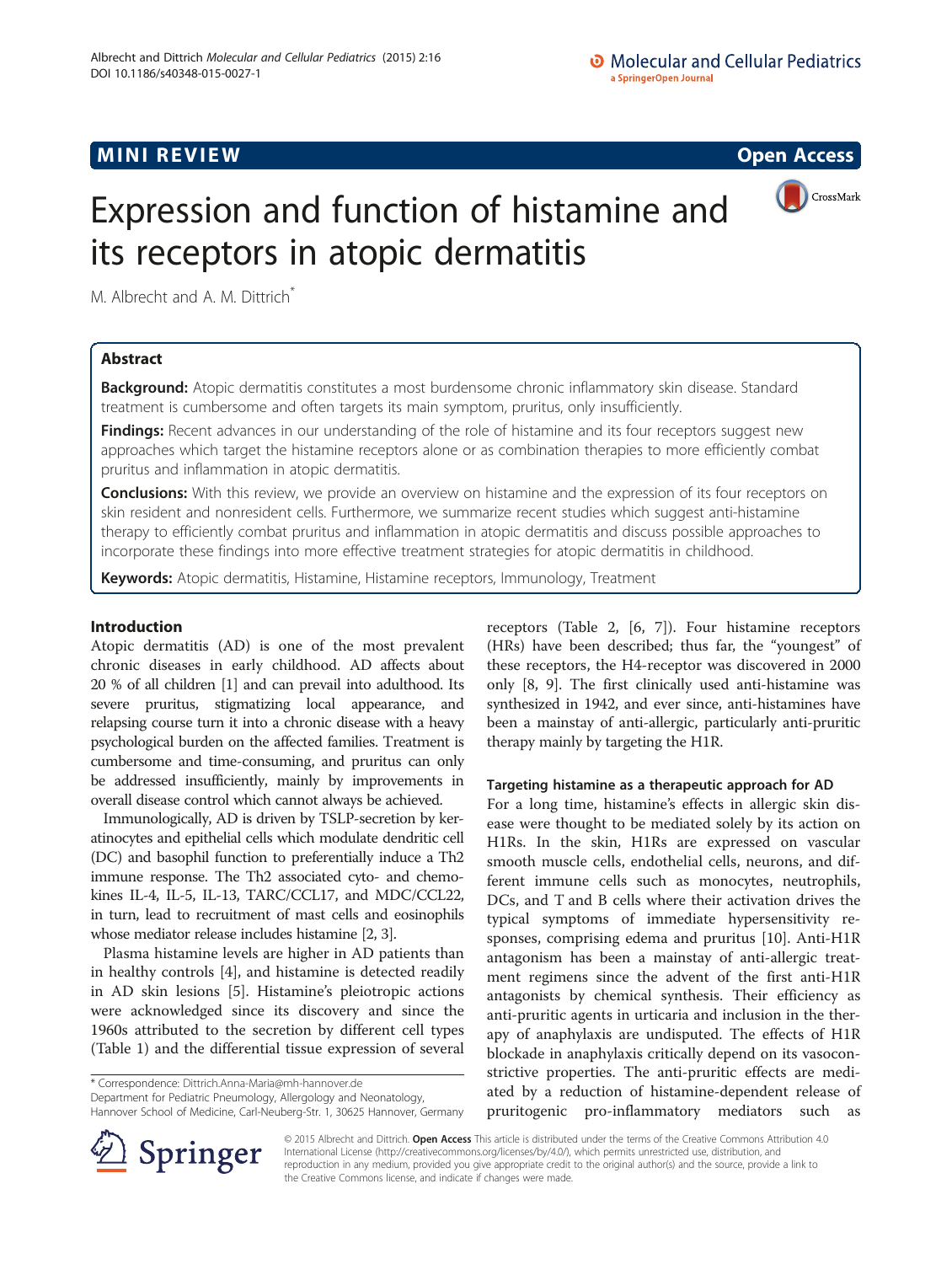bradykinins, serotonin, prostaglandins, and substance P by mast cells which all can confer an itching sensation. Moreover, histamine regulates the release of nerve growth factor [[11\]](#page-5-0) and semaphorin 3A from keratinocytes which also act as pruritic factors, and H1R targeting reduces IL-31, a pro-pruritic cytokine which additionally plays an important role in skin barrier integrity [[12](#page-5-0)–[14](#page-5-0)].

In addition to its pro-pruritic effect, several studies acknowledge a role for the H1R on immune cells in mediating inflammatory effects of allergic skin diseases with antagonism of the H1R by several drugs demonstrating anti-inflammatory properties in different experimental models of AD [\[15](#page-5-0)–[19\]](#page-5-0). Thus, antagonism of histamine has the potential to affect pruritus as well as inflammation in AD. However, numerous clinical studies have shown that AD is only insufficiently addressed by anti-H1Rs [\[20, 21\]](#page-5-0) since no significant reduction in pruritus or disease severity over control was observed with topical or systemic treatment [[22](#page-5-0), [23\]](#page-5-0). National guidelines thus do not recommend treatment with anti-H1R antagonists for the therapy of childhood AD anymore, neither systemically nor topically (AWMF S3 Leitlinie der deutschen dermatologischen Gesellschaft; [[24](#page-5-0)]). However, as we will discuss below, new findings concerning the effect of histamine and HR expression in AD and AD models necessitate a re-thinking of the approaches used to target the histamine pathway in atopic skin disease and suggest new possibilities for anti-histamine therapy in AD.

## Histamine and histamine receptor expression in skin-resident and nonresident cells

In this review, we provide the readers with a comprehensive summary of histamine and histamine receptor expression. In this context, we would like to caution that, as usual, antibody-dependent methods to determine expression levels depend on the antibody-specificity of the antibodies used and thus need to be received with the necessary prudence. As outlined above, a variety of cell types within the skin are capable of histamine secretion (Table 1). In turn, histamine can act on a variety of cell types in the skin due to the widespread expression of its four receptors on a large variety of cell types in the skin (Table 2).

## Mast cells, eosinophils, and basophils

Quantitatively, mast cells and eosinophils are mainly responsible for histamine secretion in the skin. They can respond to histamine secretion due to the expression of different HRs (Tables 1 and 2). For eosinophils, differential migratory and anti-migratory effects of histamine have been described depending on its dose which differentially acts on H1Rs and H2Rs [[25](#page-5-0), [26](#page-5-0)]. Additionally, both eosinophil and mast cell migration into the skin are driven

Table 2 Expression of HRs in resident and nonresident cells of the skin

| Cell type             | Histamine receptor expression                                             |  |  |
|-----------------------|---------------------------------------------------------------------------|--|--|
| Mast cells            | H1R [10], H4R [116, 117]                                                  |  |  |
| Eosinophils           | H1R [10], H2R, H3R [32, 91, 118, 119] H4R [120, 121]                      |  |  |
| Basophils             | H4R [116, 117]                                                            |  |  |
| Neutrophils           | H1R [10], H2R [122, 123], H4R [116, 117]                                  |  |  |
| Dendritic cells       | H1R [34], H2R [34], H3R [32, 19, 118, 119], H4R [33]                      |  |  |
| Langerhans cells      | H4R [35]                                                                  |  |  |
| Monocytes/macrophages | H1R [10], H2R [122, 123], H3R [32, 91, 118, 119], H4R [8]                 |  |  |
| T cells               | H1R [10], H2R [122, 123], H4R [100, 117, 124]                             |  |  |
| <b>B</b> cells        | H <sub>1</sub> R <sub>[10]</sub> , H <sub>2</sub> R <sub>[122, 123]</sub> |  |  |
| Keratinocytes         | H1R [10], H2R [71]                                                        |  |  |
| Endothelial cells     | H1R [10], H2R [122, 123], H1R-H4R [74]                                    |  |  |
| Smooth muscle cells   | H1R [10], H2R [122, 123]                                                  |  |  |
| Fibroblasts           | H1R [82]                                                                  |  |  |
| Neurons               | H1R [10], H2R [122, 123], H3R [32, 91, 118, 119]                          |  |  |

<span id="page-1-0"></span>Table 1 Resident and nonresident cells of the skin capable of histamine secretion

| Cell type        |  |  |
|------------------|--|--|
| Neurons [110]    |  |  |
| Basophils [111]  |  |  |
| Mast cells [112] |  |  |
| Platelets [113]  |  |  |
| DCs [114]        |  |  |
| T cells [115]    |  |  |
| Macrophages [51] |  |  |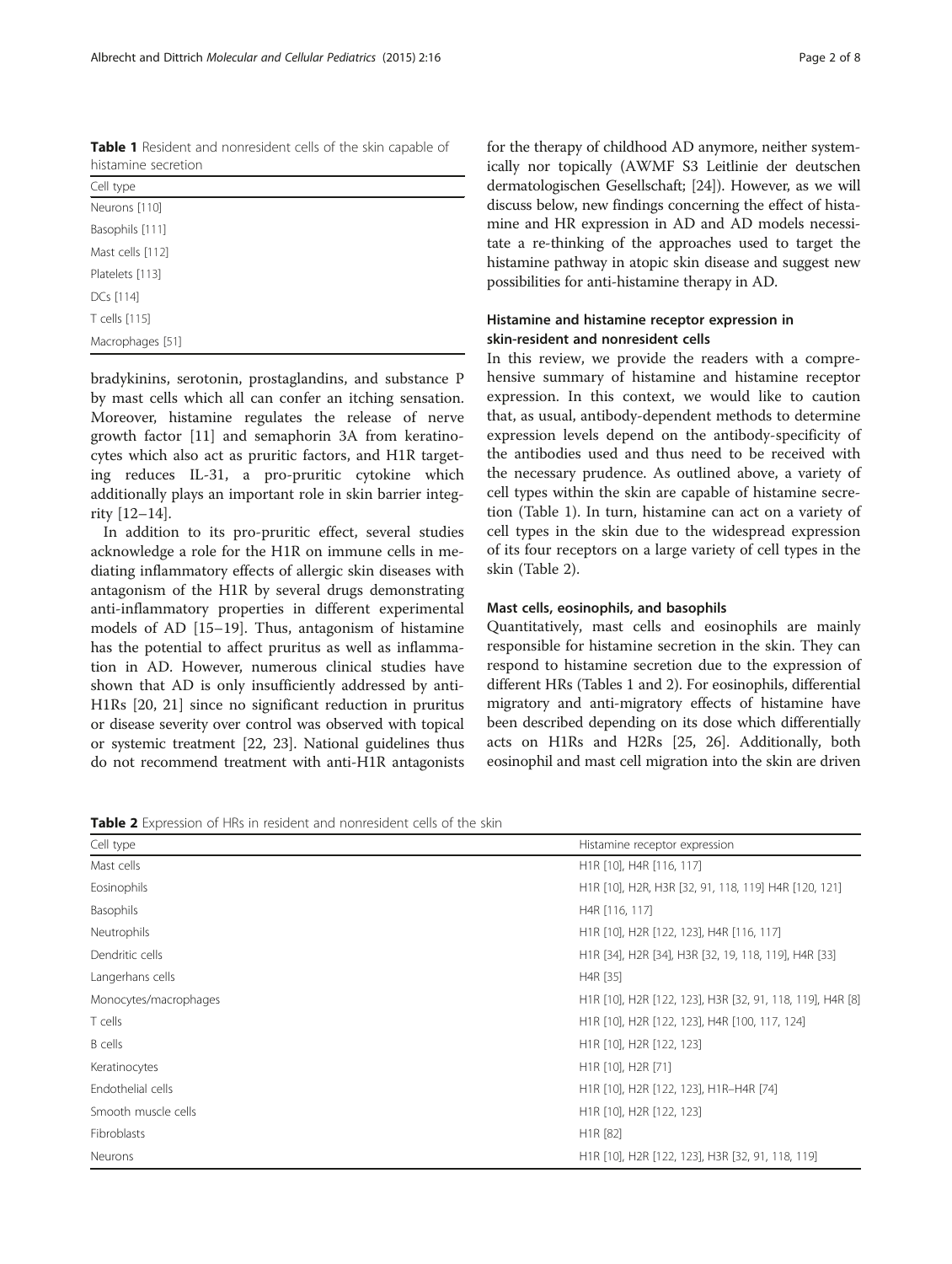by H4Rs [[26](#page-5-0)–[28\]](#page-5-0). Basophils, similar to eosinophils and mast cells, show H4R-dependent chemotaxis [\[29\]](#page-5-0). Indeed, findings on the effects of histamine via H4Rs on mast cells and eosinophil migratory behavior were instrumental in suggesting that combination therapies with H1Rs and H4Rs could provide synergistic efficacy in atopic skin diseases.

### Neutrophils

In the context of allergic late-phase reactions, neutrophils also infiltrate the skin lesions in AD and are sought to contribute to disease flares [\[30\]](#page-5-0). While expression of H1R, H2R, and H4R has been described on neutrophils (Table [2\)](#page-1-0), for many functional studies on the effect of histamine on neutrophils, it remains unclear whether these effects can be attributed to a direct effect of histamine on neutrophils or is mediated by effects of histamine on other cells types, for instance mast cells, which in turn affect neutrophil functions. Furthermore, histamine's effects on neutrophils often show disparate results [\[31](#page-5-0)], suggesting that more research is needed to increase our understanding of histamine's effects on neutrophils and potential beneficial aspects in the context of AD.

### Dendritic cells and langerhans cells and macrophages

In immune responses, histamine's action on dendritic cells and, in the skin, Langerhans cells (LC)s), which express all four histamine receptors (DCs [[32](#page-5-0)–[34](#page-5-0)]) or the H4R (LCs [[35\]](#page-5-0)), warrants special attention. DCs can often be found in close proximity of degranulated mast cells and histamine secretion by mast cells controls DC migration to the lymph nodes [\[36\]](#page-5-0). Contact hypersensitivity (CHS) reactions depend on the interaction of mast cells and DCs [\[37\]](#page-5-0), and the mast cell-DC interaction is also critical in mediating tolerance to autologous antigens in the skin [[38](#page-5-0)]. Vanbervliet et al. showed earlier on that H1R signaling is an important mediator for the induction of allergen-dependent AD-like lesions in murine skin [\[39](#page-5-0)]. Several studies have shown that HR signaling critically shapes the T cell repertoire by modulation of DC effects on T helper (Th) cell polarization. For example, signaling via H1R on DCs promotes T helper type 1 (Th1) polarization whereas H2R signaling favors Th2 polarization and IL-10 secretion by DCs [[40](#page-5-0)–[44\]](#page-5-0). Furthermore, the same group showed that H1R signaling on DCs plays a critical role in the balance of IFN-γ and IL-17 secretion, driving an AD phenotype in mice [[45](#page-5-0)]. Gschwandtner et al. showed that IFN-γ upregulates H4R expression on inflammatory DCs of AD patients and H4R stimulation of these cells leads to reductions in TNF- $\alpha$  and IL-12 secretion [[46](#page-5-0)]. In a CHS model which displays some features of AD, blocking of the H4R led to decreased DC migration to the LNs, resulting in decreased Th2 and Th17 cytokine secretion [[47](#page-6-0), [48\]](#page-6-0). In summary, these findings point towards a decisive role for histamine in modulating DC/LC function to distinctively shape the T cell response in AD.

In contrast to the development of DCs, during macrophage differentiation from monocytes H1R is up- and H2R downregulated [[49](#page-6-0), [50\]](#page-6-0). Besides, macrophages are capable to produce and secrete histamine themselves [[51\]](#page-6-0). Stimulation of lung macrophages by H1R leads to release of pro-inflammatory mediators like IL-6 [\[52](#page-6-0)], thereby amplifying an ongoing inflammatory response, a process which might also take place in the skin. Moreover, stimulation of the IgE specific receptor (FcεRI) on human monocytes promotes differentiation into H1Rexpressing macrophages, which are pro-inflammatory and exhibit increased histamine secretion [[53\]](#page-6-0). The same authors could prove that H1R-positive macrophages are present in AD lesions of the skin. Additionally, stimulation of the H4R increases chemotaxis and phagocytosis in murine bone marrow derived macrophages and a macrophage-like cell line [\[54](#page-6-0)] furthermore aggravating inflammation in AD. Antagonism of H1R and H4R might thus be a strategy to inhibit self-amplifying proinflammatory circles in skin macrophage function.

### T cells

Polarized T cells display differential HR expression, which contribute to the polarization and activation status by histamine; Th1 cells express higher levels of H1R, while T helper type II (Th2) cells express higher levels of H2R. H1R stimulation is necessary for optimal IFN-γ secretion [\[55](#page-6-0), [56\]](#page-6-0), increases Th1 proliferation, and has chemotactic effects on airway Th1 cells [[57\]](#page-6-0). H1R knockout mice show enhanced secretion of Th2 cytokines and reduced severity of Th1-dependent autoimmune disease [\[58](#page-6-0)], pointing towards preferential Th1 activation by H1R. Moreover, triggering of H1R in allergic rhinitis patients increases Th2 cytokine secretion [\[59\]](#page-6-0). By resorting to differential H4R knockout mice, Hartwig et al. could elegantly show that via H4R signaling on DCs, the H4R is involved in T cell polarization towards a Th2 phenotype [\[60\]](#page-6-0).

However, histamine's effects on T cells are pleiotropic, depending on the HR addressed. For example, histamine exerts immunoregulatory effects via the H2R encompassing different Th cells: H2R knockout mice display upregulation of both Th1 and Th2 cytokines [[55\]](#page-6-0) and triggering of the H2R enhances TGF-β-dependent suppression of Th2 responses and proliferation [\[61](#page-6-0)], reduces IL-12 secretion [[62\]](#page-6-0), and can induce IL-10 secretion by Th2 cells [[63\]](#page-6-0). These results assign a critical role to the H2Rs in promoting peripheral tolerance, which is supported by studies with cells from bee keepers tolerant to bee venom which show H2R-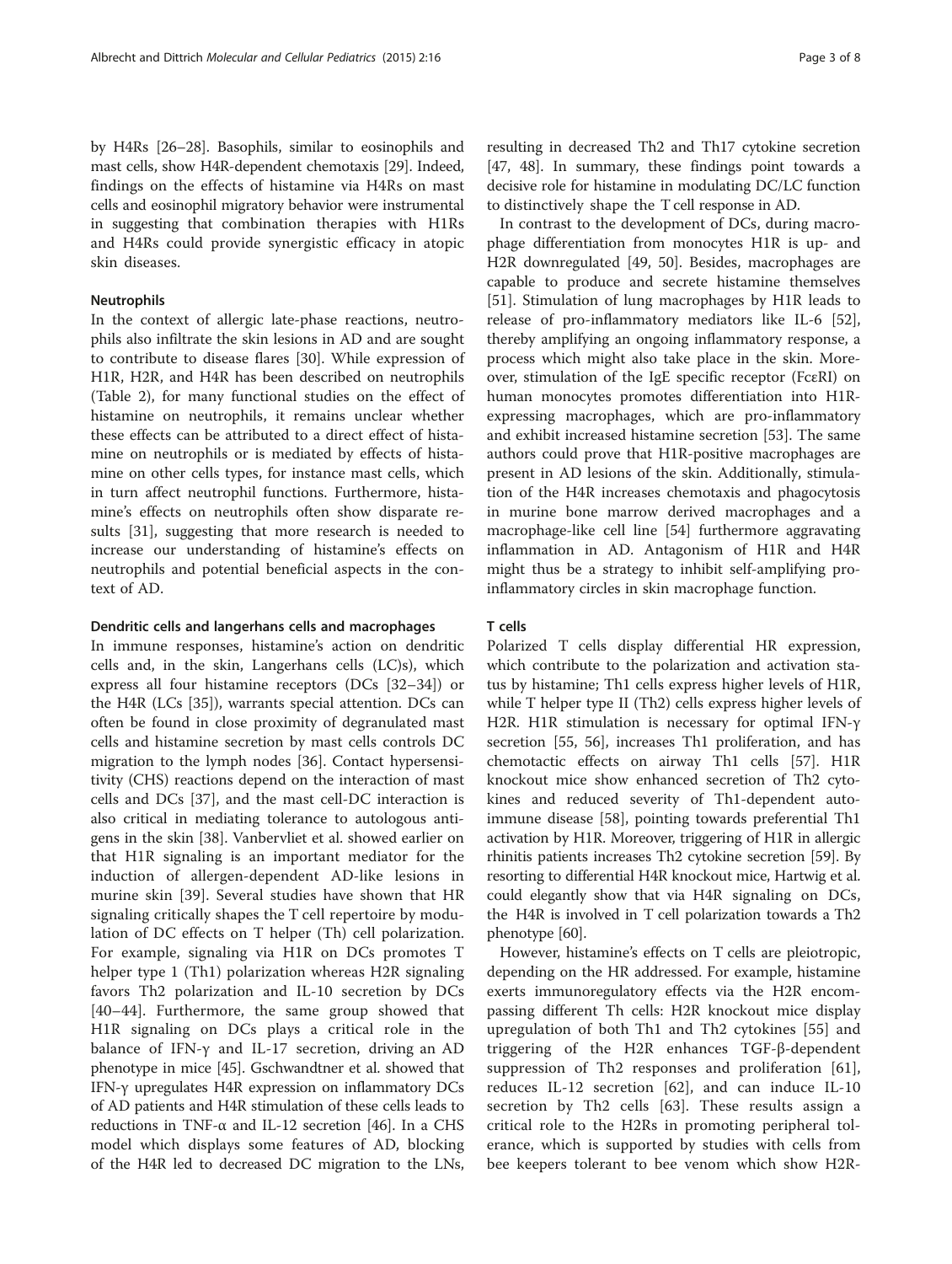dependent suppression of IL-4 secretion by T cells in favor of increases in IL-10 secretion [[64\]](#page-6-0). Resistance to H2R's immunosuppressant properties and concomitant H1R-dependent Th2 activation as observed in patients with allergic rhinitis might underlie atopic disease manifestations and warrants further research [\[59](#page-6-0)].

Different studies also assign a role for histamine signaling on tolerance induction or reduction by direct HR activity on regulatory T cells (Tregs). In that line, triggering of the H1R on Tregs decreases their suppressive function which was associated with decreases in CD25 and FoxP3 expression [\[65](#page-6-0)] while H4R triggering stimulates Treg frequency [[66](#page-6-0)] and migration and inhibits IL-12 and CCL2 secretion [[67](#page-6-0)]. To complicate the picture even further, substantially, less is known on the expression of HRs on newer T helper cell subsets such as Th9, Th17, or Th22 cells, as well as possible functional consequences of such expression. H4R expression on Th17 has been described, and histamine stimulation of these cells increased IL-17 secretion and overall activation [[68\]](#page-6-0), suggesting that these cells might also be efficiently targeted by H4R antagonists.

#### B cells

Histamine's effects on B cells have not received much attention thus far and the few studies that address this question do not well discern direct or indirect effects of histamine on B cells as they did not resort to B cellspecific knockouts and could thus be mediated by histamine's effects on T cells or DCs. In HR knockout models, histamine's effects on B cells seem to largely depend on the requirement for T cell help. For T cellindependent B cell proliferation and immunoglobulin secretion, histamine, via H1R, appears to have a positive regulatory role while the production of T cell-dependent antigens is suppressed via the H1R. Abolishment of H2R signaling, however, decreases the production of T celldependent immunoglobulin secretion by B cells [[69](#page-6-0)].

### Keratinocytes

Th polarization and differential activation of Th cells in the skin is also driven by HR expression on keratinocytes. Histamine increases the production of MCP-1, RANTES, and GM-CSF in keratinocytes [\[70](#page-6-0)], chemokines with known pro-inflammatory and Th2-promoting effects. Furthermore, H1R expression on keratinocytes has been shown to differentially regulate the production of Th1 vs. Th2 chemokines, providing a negative-feedback signal for an existing Th2-dominant inflammation by enhancing Th1 supporting chemokines and suppressing Th2 favoring chemokine secretion [[71](#page-6-0)]. Histamine also has effects on other important keratinocyte functions which go awry in AD: it decreases the formation of tight junctions and the expression of filaggrin, processes

essential for the maintenance of skin barrier function, and increases keratinocyte proliferation, leading to hyperkeratosis [\[72](#page-6-0), [73](#page-6-0)].

## Endothelial cells

One main action of histamine on endothelial cells is its role in increasing vascular permeability by inducing endothelial barrier dysfunction contributing to pathological processes like anaphylactic reactions. All four identified receptors (H1R–H4R) can be found on endothelial cells of dermal origin showing different subcellular distribution amongst the receptors [\[74\]](#page-6-0). The disruption of endothelial barrier function by histamine, however, seems to be mediated primarily through H1R via the small GTPase RhoA and its associated kinase ROCK, as treatment with a ROCK inhibitor protects from anaphylactic shock in experimental models [\[75\]](#page-6-0). Another function of histamine is upregulation of P-selectin on endothelial cell of dermal origin, enabling recruitment of leukocytes and thus enhancing inflammation [[76\]](#page-6-0). Endothelial cells can amplify the immune response by secretion of IL-6 and IL-8 [[77, 78](#page-6-0)] and upregulation of TLR2 and TLR4 after activation with histamine [\[79](#page-6-0)]. Although the impact of histamine actions on endothelial cells in AD pathology has been described as minor, data describing a longer lasting change in epithelial barrier function due to histamine treatment in endothelial cells of dermal origin compared to endothelial cells from the umbilical vein or cardiac origin [[74\]](#page-6-0) might indicate a more important role. Moreover, histamine seems to have a pro-angiogenetic effect, since H1R signaling on umbilical cord endothelial cells promotes bFGF (basic fibroblast growth factor)-induced VEGF (vascular endothelial growth factor) secretion and in turn proliferation and tube formation [[80\]](#page-6-0).

#### Smooth muscle cells/fibroblasts

Besides the well-known involvment of histamine in the weal and flare reaction by acting on vascular smooth muscle cells via H1R [\[81\]](#page-6-0), recent evidence exists that histamine can influence skin fibroblast differentiation into myofibroblasts and thus play a role in fibrotic events: Histamine inhibits TGF-beta-mediated expression of  $αSMA$  ( $α$ -smooth muscle actin) by fibroblasts. TGF-beta, however, induces downregulation of H1R on fibroblasts leading to a balance between TGFbeta-mediated and histamine-mediated actions [\[82](#page-6-0)]. More evidence for an important role of histamine in the fibrotic processes in the skin gives the work by Yang et al. who could show that histamine induces periostin (a profibrotic protein) production by primary dermal fibroblasts in an ERK1/2-mediated manner by activation of H1R [\[83](#page-6-0)]. An increased expression of periostin in lesional skin of AD patients is indeed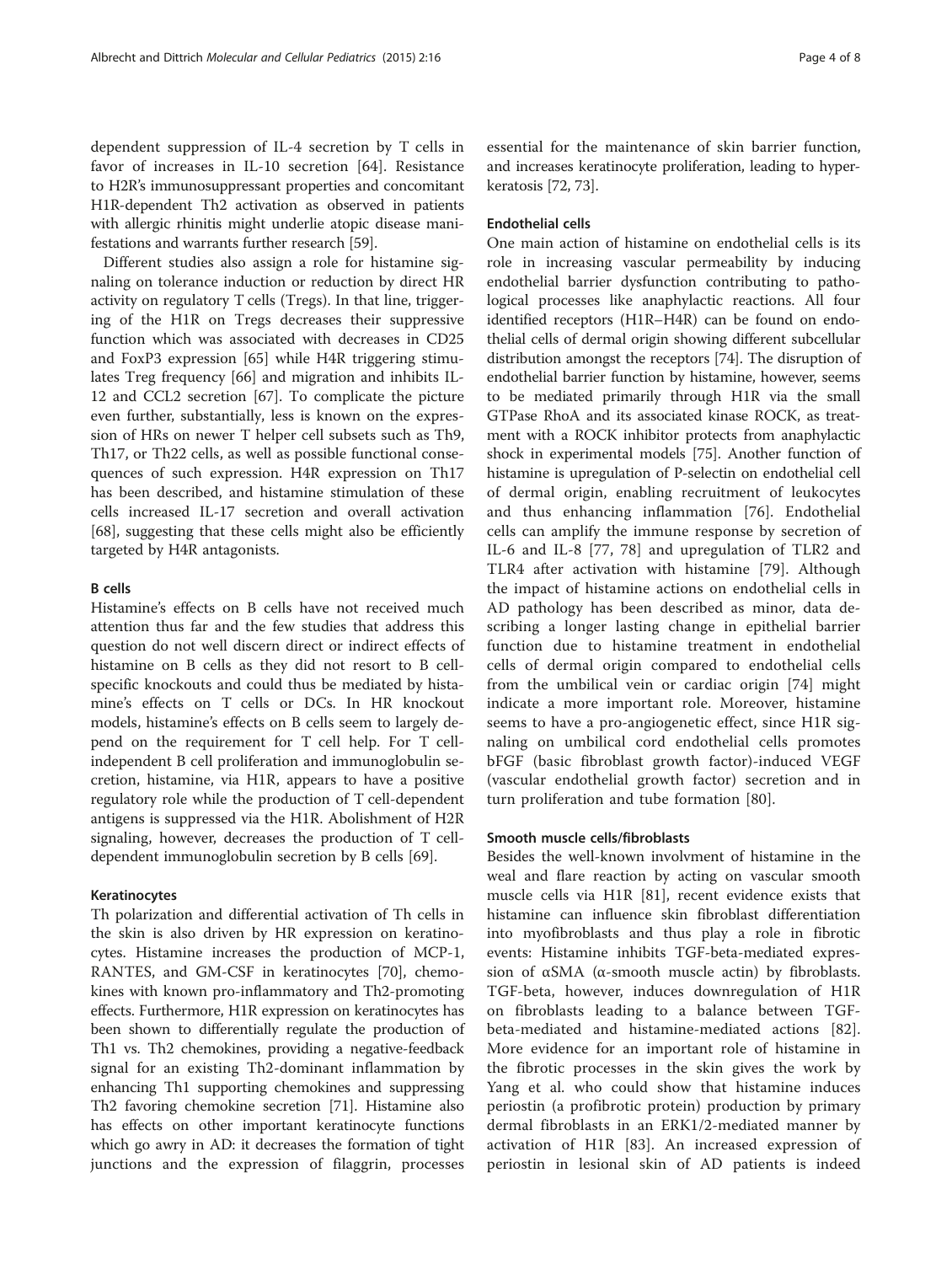## <span id="page-4-0"></span>Neurons

Specific neurons in the skin mediate histamine-induced itching sensations, mediated by specific conducting pathways [\[85](#page-6-0), [86](#page-6-0)]. Those skin innervating sensory neurons express the H1R [[87\]](#page-6-0), H3R, and H4R, and activation of H1R and H4R promotes pruritus further enhanced by H3R antagonism [[88](#page-6-0)]. Histamine-induced pruritic signals are mediated via protein kinase Cδ [[89](#page-6-0)] and activation of TRPV1 (a nonselective catione channel) via activation of phospholipase A [[90\]](#page-6-0). Also, in vivo and in vitro studies suggest that the H3R is involved in mediating neuro-inflammatory effects by neuro-immune interactions of nerves and T cells or mast cells [\[91](#page-6-0), [92](#page-7-0)].

#### New histamine-directed approaches

The expression and effects of histamine-mediated signaling on skin-resident and nonresident cells, as discussed above, beg to re-evaluate the efficacy of histamine targeting in AD. Particularly, new studies which closer delineate the main cellular players in AD, their histamineresponsiveness, and findings on the most recently discovered HR, the H4R, suggest that novel targeting strategies incorporating the H4R could be effective in targeting not only pruritus but also inflammation in this abundant pediatric skin disease.

In that line, targeting the H4R has particular appeal due to its pro-Th2 effects. H4R antagonism, via modulation of DC activation, reduces Th2-driven airway inflammation [[47, 48](#page-6-0), [93](#page-7-0)]. Similarly, the H4R mediates Th2-dependent skin inflammation [[47, 48](#page-6-0)] with H4R antagonists reducing TARC secretion by mast cells, thereby reducing Th2 activation and polarization [[19](#page-5-0)]. Signaling via H4R is also critically implied in a hapten-induced AD model [[94\]](#page-7-0). These studies translate into other findings, showing that H4R antagonists are more efficient than other HR antagonists in suppressing allergen-induced pruritus [\[95](#page-7-0)] and H4R targeting has been shown to efficiently target inflammation and pruritus in different model systems [\[96](#page-7-0)–[99](#page-7-0)], with the H4Rs anti-pruritic effect possibly relying on reduction of IL-31 secretion [[100\]](#page-7-0). Furthermore, the H4R has been shown to mediate Th17-dependent inflammation in arthritis [\[101](#page-7-0)], suggesting that Th17-driven inflammation which has been associated with AD [[102](#page-7-0)–[105](#page-7-0)], particularly in acute skin lesions [\[106](#page-7-0)], can also be efficiently countered by H4R antagonists. The first clinical studies with JNJ39758979, a selective H4R antagonist, showed good clinical efficacy in reducing histamineinduced pruritus in healthy subjects [[107](#page-7-0)] as well as in reducing itch severity and duration in patients with AD [[108](#page-7-0)]. Unfortunately, severe side effects occurred in two patients with this compound in the phase II trial, leading to termination of the study.

Combination therapy with H1R and H4R antagonists might be an even more powerful approach. In a T cell transfer model, the use of specific H1- and H4-receptor antagonists revealed a crucial role for H1- and H4 receptors for Th2 migration and cytokine secretion in a Th2-driven model of skin inflammation. While H1- and H4-receptor antagonists both reduced Th2 recruitment to the site of challenge, local cytokine responses in skindraining lymph nodes were only reduced by the combined application of H1- and H4-receptor antagonists [[109\]](#page-7-0). These results might explain why antagonism of H1R alone had no significant effects on the dermatitis in an AD model [[97\]](#page-7-0), but co-administration did affect inflammation as well as pruritus [\[19](#page-5-0)]. Dunford et al. demonstrated superiority of targeting the H4R for pruritus compared to blockade of H1R. However, in H4R knockout mice, they showed an additive effect of H1R antagonism on pruritus, results which also argue for a combination approach to achieve the most potent suppression of histamine's effects [[95\]](#page-7-0).

### Conclusions

Taken together, a large number of in vitro and animal studies suggest combined H1R/H4R targeting to successfully address pruritus and inflammation, two closely inter-related symptoms of AD. Initial clinical trials with an H4R antagonist did show good efficacy with regard to pruritus, yet the side-effects encountered prevent its development as a marketable drug. Further improvements in chemical compounds targeting the H4R are thus needed to assess the effect of H4R treatment alone or in conjunction with H1R antagonists on allergic skin inflammation and, provided efficacy, ultimately take them into clinical trials to assess their clinical potential in a disease which would clearly benefit from new therapeutic approaches.

#### Abbreviations

AD: atopic dermatitis; CHS: contact hypersensitivity; HR: histamine receptor; Th: T helper cell; Th1: T helper type I cell; Treg: regulatory T cell.

#### Competing interests

The authors declare that they have no competing interest.

#### Authors' contributions

The authors co-wrote the manuscript. Both authors read and approved the final manuscript.

#### Received: 20 June 2015 Accepted: 10 December 2015 Published online: 21 December 2015

#### References

- 1. Arkwright PD, Stafford JC, Sharma V (2014) Atopic dermatitis in children. J Allergy Clin Immunol Pract 2:388–95
- 2. Novak N, Bieber T, Leung DY (2003) Immune mechanisms leading to atopic dermatitis. J Allergy Clin Immunol 112:S128–39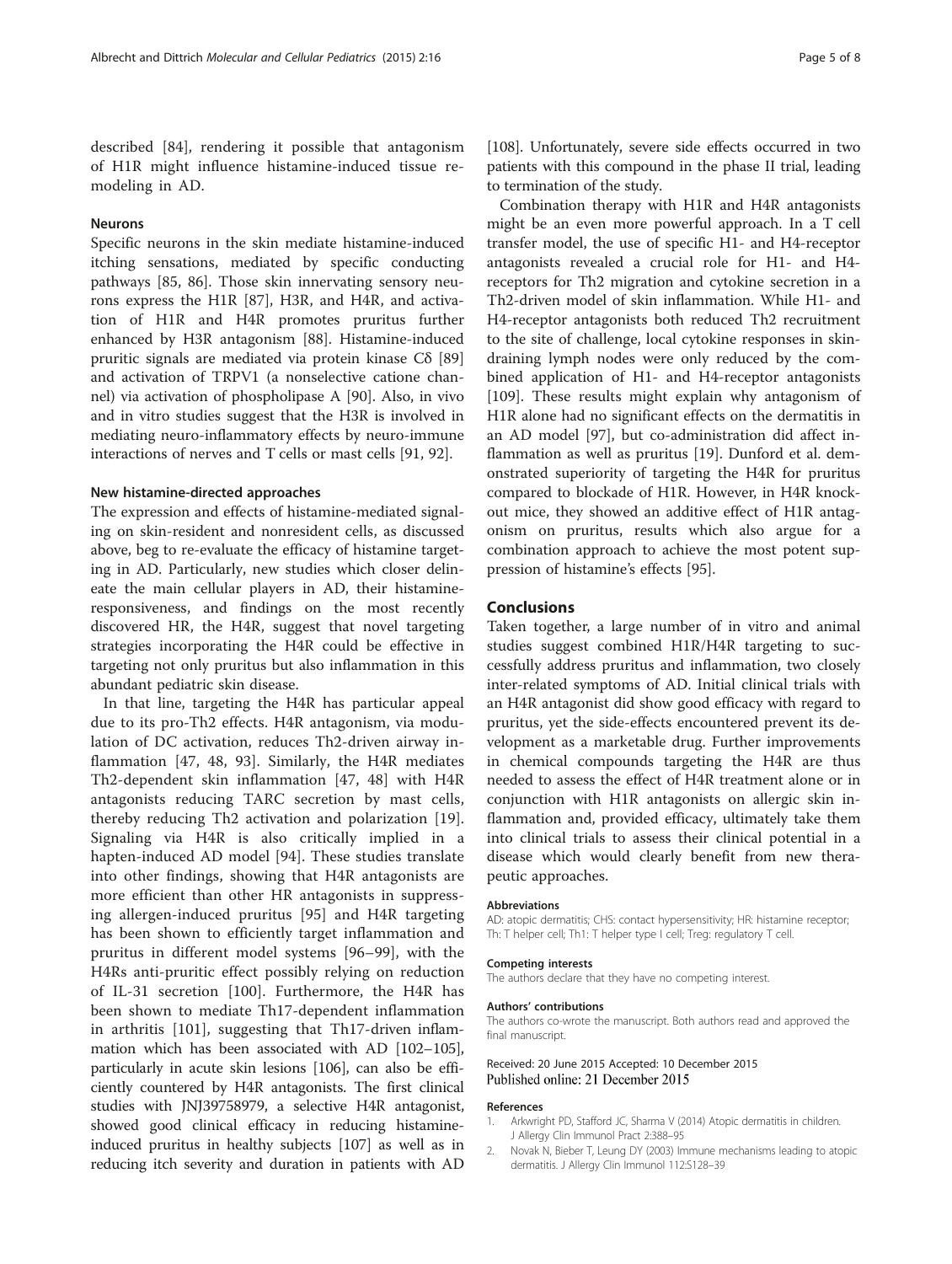- <span id="page-5-0"></span>3. Saeki H, Tamaki K (2006) Thymus and activation regulated chemokine (TARC)/CCL17 and skin diseases. J Dermatol Sci 43:75–84
- 4. Imaizumi A, Kawakami T, Murakami F, Soma Y, Mizoguchi M (2003) Effective treatment of pruritus in atopic dermatitis using H1 antihistamines (second-generation antihistamines): changes in blood histamine and tryptase levels. J Dermatol Sci 33:23–9
- 5. Greaves MW (2005) Antihistamines in dermatology. Skin Pharmacol Physiol 18:220–9
- 6. Ash AS, Schild HO (1966) Receptors mediating some actions of histamine. Br J Pharmacol Chemother 27:427–39
- Lovenberg TW, Roland BL, Wilson SJ, Jiang X, Pyati J, Huvar A, Jackson MR, Erlander MG (1999) Cloning and functional expression of the human histamine H3 receptor. Mol Pharmacol 55:1101–7
- 8. Morse KL, Behan J, Laz TM, West RE Jr, Greenfeder SA, Anthes JC, Umland S, Wan Y, Hipkin RW, Gonsiorek W, Shin N, Gustafson EL, Qiao X, Wang S, Hedrick JA, Greene J, Bayne M, Monsma FJ Jr (2001) Cloning and characterization of a novel human histamine receptor. J Pharmacol Exp Ther 296:1058–66
- 9. Oda T, Morikawa N, Saito Y, Masuho Y, Matsumoto S (2000) Molecular cloning and characterization of a novel type of histamine receptor preferentially expressed in leukocytes. J Biol Chem 275:36781–6
- 10. Togias A (2003) H1-receptors: localization and role in airway physiology and in immune functions. J Allergy Clin Immunol 112:S60–8
- 11. Kanda N, Watanabe S (2003) Histamine enhances the production of nerve growth factor in human keratinocytes. J Invest Dermatol 121:570–7
- 12. Dillon SR, Sprecher C, Hammond A, Bilsborough J, Rosenfeld-Franklin M, Presnell SR, Haugen HS, Maurer M, Harder B, Johnston J, Bort S, Mudri S, Kuijper JL, Bukowski T, Shea P, Dong DL, Dasovich M, Grant FJ, Lockwood L, Levin SD, LeCiel C, Waggie K, Day H, Topouzis S, Kramer J, Kuestner R, Chen Z, Foster D, Parrish-Novak J, Gross JA (2004) Interleukin 31, a cytokine produced by activated T cells, induces dermatitis in mice. Nat Immunol 5:752–60
- 13. Raap U, Wichmann K, Bruder M, Stander S, Wedi B, Kapp A, Werfel T (2008) Correlation of IL-31 serum levels with severity of atopic dermatitis. J Allergy Clin Immunol 122:421–3
- 14. Sonkoly E, Muller A, Lauerma AI, Pivarcsi A, Soto H, Kemeny L, Alenius H, Dieu-Nosjean MC, Meller S, Rieker J, Steinhoff M, Hoffmann TK, Ruzicka T, Zlotnik A, Homey B (2006) IL-31: a new link between T cells and pruritus in atopic skin inflammation. J Allergy Clin Immunol 117:411–7
- 15. Akamatsu H, Makiura M, Yamamoto N, Yagami A, Shimizu Y, Matsunaga K (2006) The effect of fexofenadine on pruritus in a mouse model (HR-ADf) of atopic dermatitis. J Int Med Res 34:495–504
- 16. Higashi M, Ohsawa I, Oda F, Yamada Y, Kawana S, Iida K, Mitsuishi T (2013) Histamine H1-receptor antagonistic drug olopatadine suppresses TSLP in atopic dermatitis model mice. Allergol Int 62:137–8
- 17. Murota H, El-latif MA, Tamura T, Amano T, Katayama I (2010) Olopatadine hydrochloride improves dermatitis score and inhibits scratch behavior in NC/Nga mice. Int Arch Allergy Immunol 153:121–32
- 18. Murota H, El-latif MA, Tamura T, Katayama I (2014) Olopatadine hydrochloride decreases tissue interleukin-31 levels in an atopic dermatitis mouse model. Acta Derm Venereol 94:78–9
- 19. Ohsawa Y, Hirasawa N (2012) The antagonism of histamine H1 and H4 receptors ameliorates chronic allergic dermatitis via anti-pruritic and anti-inflammatory effects in NC/Nga mice. Allergy 67:1014–22
- 20. Sher LG, Chang J, Patel IB, Balkrishnan R, Fleischer AB Jr (2012) Relieving the pruritus of atopic dermatitis: a meta-analysis. Acta Derm Venereol 92:455–61
- 21. Wahlgren CF, Hagermark O, Bergstrom R (1990) The antipruritic effect of a sedative and a non-sedative antihistamine in atopic dermatitis. Br J Dermatol 122:545–51
- 22. Berberian BJ, Breneman DL, Drake LA, Gratton D, Raimir SS, Phillips S, Sulica VI, Bernstein JE (1999) The addition of topical doxepin to corticosteroid therapy: an improved treatment regimen for atopic dermatitis. Int J Dermatol 38:145–8
- 23. Drake LA, Fallon JD, Sober A (1994) Relief of pruritus in patients with atopic dermatitis after treatment with topical doxepin cream. The Doxepin Study Group. J Am Acad Dermatol 31:613–6
- 24. Eichenfield LF, Tom WL, Berger TG, Krol A, Paller AS, Schwarzenberger K, Bergman JN, Chamlin SL, Cohen DE, Cooper KD, Cordoro KM, Davis DM, Feldman SR, Hanifin JM, Margolis DJ, Silverman RA, Simpson EL, Williams HC, Elmets CA, Block J, Harrod CG, Smith Begolka W, Sidbury R (2014) Guidelines of care for the management of atopic dermatitis: section 2. Management and treatment of atopic dermatitis with topical therapies. J Am Acad Dermatol 71:116–32
- 25. Clark RA, Sandler JA, Gallin JI, Kaplan AP (1977) Histamine modulation of eosinophil migration. J Immunol 118:137–45
- 26. Ling P, Ngo K, Nguyen S, Thurmond RL, Edwards JP, Karlsson L, Fung-Leung WP (2004) Histamine H4 receptor mediates eosinophil chemotaxis with cell shape change and adhesion molecule upregulation. Br J Pharmacol 142:161–71
- 27. Hofstra CL, Desai PJ, Thurmond RL, Fung-Leung WP (2003) Histamine H4 receptor mediates chemotaxis and calcium mobilization of mast cells. J Pharmacol Exp Ther 305:1212–21
- 28. Reher TM, Neumann D, Buschauer A, Seifert R (2012) Incomplete activation of human eosinophils via the histamine H4-receptor: evidence for ligand-specific receptor conformations. Biochem Pharmacol 84:192–203
- 29. Shiraishi Y, Jia Y, Domenico J, Joetham A, Karasuyama H, Takeda K, Gelfand EW (2013) Sequential engagement of FcepsilonRI on mast cells and basophil histamine H(4) receptor and FcepsilonRI in allergic rhinitis. J Immunol 190:539–48
- 30. Langeveld-Wildschut EG, Thepen T, Bihari IC, ven Reijsen FC, de Vries IJ, Bruijnzeel PL, Bruijnzeel-Koomen CA (1996) Evaluation of the atopy patch test and the cutaneous late-phase reaction as relevant models for the study of allergic inflammation in patients with atopic eczema. J Allergy Clin Immunol 98:1019–27
- 31. Ciz M, Lojek A (2013) Modulation of neutrophil oxidative burst via histamine receptors. Br J Pharmacol 170:17–22
- 32. Arrang JM, Drutel G, Garbarg M, Ruat M, Traiffort E, Schwartz JC (1995) Molecular and functional diversity of histamine receptor subtypes. Ann N Y Acad Sci 757:314–23
- 33. Dijkstra D, Stark H, Chazot PL, Shenton FC, Leurs R, Werfel T, Gutzmer R (2008) Human inflammatory dendritic epidermal cells express a functional histamine H4 receptor. J Invest Dermatol 128:1696–703
- 34. Ohtani T, Aiba S, Mizuashi M, Mollah ZU, Nakagawa S, Tagami H (2003) H1 and H2 histamine receptors are absent on Langerhans cells and present on dermal dendritic cells. J Invest Dermatol 121:1073–9
- 35. Gschwandtner M, Rossbach K, Dijkstra D, Baumer W, Kietzmann M, Stark H, Werfel T, Gutzmer R (2010) Murine and human Langerhans cells express a functional histamine H4 receptor: modulation of cell migration and function. Allergy 65:840–9
- 36. Dawicki W, Jawdat DW, Xu N, Marshall JS (2010) Mast cells, histamine, and IL-6 regulate the selective influx of dendritic cell subsets into an inflamed lymph node. J Immunol 184:2116–23
- 37. Otsuka A, Kubo M, Honda T, Egawa G, Nakajima S, Tanizaki H, Kim B, Matsuoka S, Watanabe T, Nakae S, Miyachi Y, Kabashima K (2011) Requirement of interaction between mast cells and skin dendritic cells to establish contact hypersensitivity. PLoS One 6:e25538
- 38. de Vries VC, Pino-Lagos K, Nowak EC, Bennett KA, Oliva C, Noelle RJ (2011) Mast cells condition dendritic cells to mediate allograft tolerance. Immunity 35:550–61
- 39. Vanbervliet B, Bendriss-Vermare N, Massacrier C, Homey B, de Bouteiller O, Briere F, Trinchieri G, Caux C (2003) The inducible CXCR3 ligands control plasmacytoid dendritic cell responsiveness to the constitutive chemokine stromal cell-derived factor 1 (SDF-1)/CXCL12. J Exp Med 198:823–30
- 40. Caron G, Delneste Y, Roelandts E, Duez C, Bonnefoy JY, Pestel J, Jeannin P (2001) Histamine polarizes human dendritic cells into Th2 cell-promoting effector dendritic cells. J Immunol 167:3682–6
- 41. Kitawaki T, Kadowaki N, Sugimoto N, Kambe N, Hori T, Miyachi Y, Nakahata T, Uchiyama T (2006) IgE-activated mast cells in combination with pro-inflammatory factors induce Th2-promoting dendritic cells. Int Immunol 18:1789–99
- 42. Mazzoni A, Young HA, Spitzer JH, Visintin A, Segal DM (2001) Histamine regulates cytokine production in maturing dendritic cells, resulting in altered T cell polarization. J Clin Invest 108:1865–73
- 43. McIlroy A, Caron G, Blanchard S, Fremaux I, Duluc D, Delneste Y, Chevailler A, Jeannin P (2006) Histamine and prostaglandin E up-regulate the production of Th2-attracting chemokines (CCL17 and CCL22) and down-regulate IFN-gamma-induced CXCL10 production by immature human dendritic cells. Immunology 117:507–16
- 44. van der Pouw Kraan TC, Snijders A, Boeije LC, de Groot ER, Alewijnse AE, Leurs R, Aarden LA (1998) Histamine inhibits the production of interleukin-12 through interaction with H2 receptors. J Clin Invest 102:1866–73
- 45. Vanbervliet B, Akdis M, Vocanson M, Rozieres A, Benetiere J, Rouzaire P, Akdis CA, Nicolas JF, Hennino A (2011) Histamine receptor H1 signaling on dendritic cells plays a key role in the IFN-gamma/IL-17 balance in T cell-mediated skin inflammation. J Allergy Clin Immunol 127(943–53):e1–10
- 46. Gschwandtner M, Schakel K, Werfel T, Gutzmer R (2011) Histamine H(4) receptor activation on human slan-dendritic cells down-regulates their pro-inflammatory capacity. Immunology 132:49–56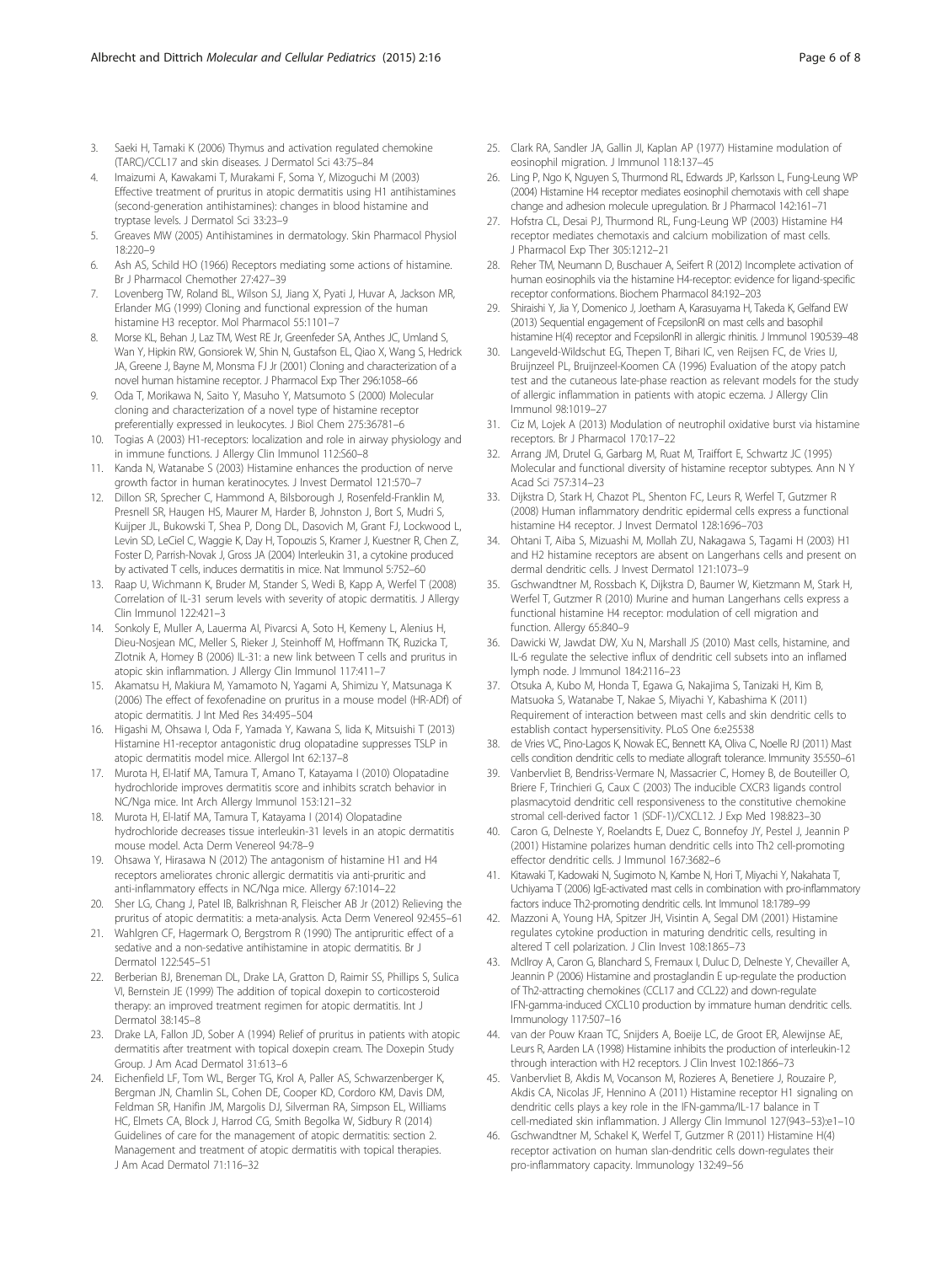- <span id="page-6-0"></span>47. Cowden JM, Riley JP, Ma JY, Thurmond RL, Dunford PJ (2010) Histamine H4 receptor antagonism diminishes existing airway inflammation and dysfunction via modulation of Th2 cytokines. Respir Res 11:86
- 48. Cowden JM, Zhang M, Dunford PJ, Thurmond RL (2010) The histamine H4 receptor mediates inflammation and pruritus in Th2-dependent dermal inflammation. J Invest Dermatol 130:1023–33
- 49. Triggiani M, Petraroli A, Loffredo S, Frattini A, Granata F, Morabito P, Staiano RI, Secondo A, Annunziato L, Marone G (2007) Differentiation of monocytes into macrophages induces the upregulation of histamine H1 receptor. J Allergy Clin Immunol 119:472–81
- 50. Wang KY, Arima N, Higuchi S, Shimajiri S, Tanimoto A, Murata Y, Hamada T, Sasaguri Y (2000) Switch of histamine receptor expression from H2 to H1 during differentiation of monocytes into macrophages. FEBS Lett 473:345–8
- 51. Takamatsu S, Nakashima I, Nakano K (1996) Modulation of endotoxin-induced histamine synthesis by cytokines in mouse bone marrow-derived macrophages. J Immunol 156:778–85
- 52. Triggiani M, Gentile M, Secondo A, Granata F, Oriente A, Taglialatela M, Annunziato L, Marone G (2001) Histamine induces exocytosis and IL-6 production from human lung macrophages through interaction with H1 receptors. J Immunol 166:4083–91
- 53. Novak N, Peng WM, Bieber T, Akdis C (2013) FcepsilonRI stimulation promotes the differentiation of histamine receptor 1-expressing inflammatory macrophages. Allergy 68:454–61
- 54. Czerner CP, Klos A, Seifert R, Neumann D (2014) Histamine induces chemotaxis and phagocytosis in murine bone marrow-derived macrophages and RAW 264.7 macrophage-like cells via histamine H4-receptor. Inflamm Res 63:239–47
- 55. Jutel M, Klunker S, Akdis M, Malolepszy J, Thomet OA, Zak-Nejmark T, Blaser K, Akdis CA (2001) Histamine upregulates Th1 and downregulates Th2 responses due to different patterns of surface histamine 1 and 2 receptor expression. Int Arch Allergy Immunol 124:190–2
- 56. Noubade R, Milligan G, Zachary JF, Blankenhorn EP, del Rio R, Rincon M, Teuscher C (2007) Histamine receptor H1 is required for TCR-mediated p38 MAPK activation and optimal IFN-gamma production in mice. J Clin Invest 117:3507–18
- 57. Bryce PJ, Mathias CB, Harrison KL, Watanabe T, Geha RS, Oettgen HC (2006) The H1 histamine receptor regulates allergic lung responses. J Clin Invest 116:1624–32
- 58. Ma RZ, Gao J, Meeker ND, Fillmore PD, Tung KS, Watanabe T, Zachary JF, Offner H, Blankenhorn EP, Teuscher C (2002) Identification of Bphs, an autoimmune disease locus, as histamine receptor H1. Science 297:620–3
- 59. Botturi K, Lacoeuille Y, Vervloet D, Magnan A (2010) Histamine induces Th2 activation through the histamine receptor 1 in house dust mite rhinitic but not asthmatic patients. Clin Exp Allergy 40:755–62
- 60. Hartwig C, Munder A, Glage S, Wedekind D, Schenk H, Seifert R, Neumann D (2015) The histamine H4 -receptor (H4 R) regulates eosinophilic inflammation in ovalbumin-induced experimental allergic asthma in mice. Eur J Immunol 45:1129–40
- 61. Kunzmann S, Mantel PY, Wohlfahrt JG, Akdis M, Blaser K, Schmidt-Weber CB (2003) Histamine enhances TGF-beta1-mediated suppression of Th2 responses. FASEB J 17:1089–95
- 62. Elenkov IJ, Webster E, Papanicolaou DA, Fleisher TA, Chrousos GP, Wilder RL (1998) Histamine potently suppresses human IL-12 and stimulates IL-10 production via H2 receptors. J Immunol 161:2586–93
- Osna N, Elliott K, Khan MM (2001) Regulation of interleukin-10 secretion by histamine in TH2 cells and splenocytes. Int Immunopharmacol 1:85–96
- 64. Meiler F, Zumkehr J, Klunker S, Ruckert B, Akdis CA, Akdis M (2008) In vivo switch to IL-10-secreting T regulatory cells in high dose allergen exposure. J Exp Med 205:2887–98
- 65. Forward NA, Furlong SJ, Yang Y, Lin TJ, Hoskin DW (2009) Mast cells down-regulate CD4+ CD25+ T regulatory cell suppressor function via histamine H1 receptor interaction. J Immunol 183:3014–22
- 66. del Rio R, Noubade R, Saligrama N, Wall EH, Krementsov DN, Poynter ME, Zachary JF, Thurmond RL, Teuscher C (2012) Histamine H4 receptor optimizes T regulatory cell frequency and facilitates anti-inflammatory responses within the central nervous system. J Immunol 188:541–7
- 67. Morgan RK, McAllister B, Cross L, Green DS, Kornfeld H, Center DM, Cruikshank WW (2007) Histamine 4 receptor activation induces recruitment of FoxP3+ T cells and inhibits allergic asthma in a murine model. J Immunol 178:8081–9
- 68. Mommert S, Gschwandtner M, Koether B, Gutzmer R, Werfel T (2012) Human memory Th17 cells express a functional histamine H4 receptor. Am J Pathol 180:177–85
- 69. Yanai K, Son LZ, Endou M, Sakurai E, Watanabe T (1998) Targeting disruption of histamine H1 receptors in mice: behavioral and neurochemical characterization. Life Sci 62:1607–10
- 70. Giustizieri ML, Albanesi C, Fluhr J, Gisondi P, Norgauer J, Girolomoni G (2004) H1 histamine receptor mediates inflammatory responses in human keratinocytes. J Allergy Clin Immunol 114:1176–82
- 71. Fujimoto S, Komine M, Karakawa M, Uratsuji H, Kagami S, Tada Y, Saeki H, Ohtsuki M, Tamaki K (2011) Histamine differentially regulates the production of Th1 and Th2 chemokines by keratinocytes through histamine H1 receptor. Cytokine 54:191–9
- 72. Glatzer F, Gschwandtner M, Ehling S, Rossbach K, Janik K, Klos A, Baumer W, Kietzmann M, Werfel T, Gutzmer R (2013) Histamine induces proliferation in keratinocytes from patients with atopic dermatitis through the histamine 4 receptor. J Allergy Clin Immunol 132:1358–67
- 73. Gschwandtner M, Mildner M, Mlitz V, Gruber F, Eckhart L, Werfel T, Gutzmer R, Elias PM, Tschachler E (2013) Histamine suppresses epidermal keratinocyte differentiation and impairs skin barrier function in a human skin model. Allergy 68:37–47
- 74. Adderley SP, Zhang XE, Breslin JW (2015) Involvement of the H1 histamine receptor, p38 MAP kinase, myosin light chains kinase, and Rho/ROCK in histamine-induced endothelial barrier dysfunction. Microcirculation 22:237–48
- 75. Mikelis CM, Simaan M, Ando K, Fukuhara S, Sakurai A, Amornphimoltham P, Masedunskas A, Weigert R, Chavakis T, Adams RH, Offermanns S, Mochizuki N, Zheng Y, Gutkind JS (2015) RhoA and ROCK mediate histamine-induced vascular leakage and anaphylactic shock. Nat Commun 6:6725
- 76. Miyazaki Y, Satoh T, Nishioka K, Yokozeki H (2006) STAT-6-mediated control of P-selectin by substance P and interleukin-4 in human dermal endothelial cells. Am J Pathol 169:697–707
- 77. Delneste Y, Lassalle P, Jeannin P, Joseph M, Tonnel AB, Gosset P (1994) Histamine induces IL-6 production by human endothelial cells. Clin Exp Immunol 98:344–9
- 78. Jeannin P, Delneste Y, Gosset P, Molet S, Lassalle P, Hamid Q, Tsicopoulos A, Tonnel AB (1994) Histamine induces interleukin-8 secretion by endothelial cells. Blood 84:2229–33
- 79. Talreja J, Kabir MH, B. Filla M, Stechschulte DJ, Dileepan KN (2004) Histamine induces Toll-like receptor 2 and 4 expression in endothelial cells and enhances sensitivity to Gram-positive and Gram-negative bacterial cell wall components. Immunology 113:224–33
- 80. Lu Q, Wang C, Pan R, Gao X, Wei Z, Xia Y, Dai Y (2013) Histamine synergistically promotes bFGF-induced angiogenesis by enhancing VEGF production via H1 receptor. J Cell Biochem 114:1009–19
- 81. White MV (1990) The role of histamine in allergic diseases. J Allergy Clin Immunol 86:599–605
- 82. Lin L, Yamagata K, Nakayamada S, Sawamukai N, Yamaoka K, Sakata K, Nakano K, Tanaka Y (2015) Histamine inhibits differentiation of skin fibroblasts into myofibroblasts. Biochem Biophys Res Commun 463:434–9
- 83. Yang L, Murota H, Serada S, Fujimoto M, Kudo A, Naka T, Katayama I (2014) Histamine contributes to tissue remodeling via periostin expression. J Invest Dermatol 134:2105–13
- 84. Hoffjan S, Epplen JT (2005) The genetics of atopic dermatitis: recent findings and future options. J Mol Med (Berl) 83:682–92
- 85. Andrew D, Craig AD (2001) Spinothalamic lamina I neurons selectively sensitive to histamine: a central neural pathway for itch. Nat Neurosci 4:72–7
- 86. Schmelz M, Schmidt R, Bickel A, Handwerker HO, Torebjork HE (1997) Specific C-receptors for itch in human skin. J Neurosci 17:8003–8
- 87. Han L, Ma C, Liu Q, Weng HJ, Cui Y, Tang Z, Kim Y, Nie H, Qu L, Patel KN, Li Z, McNeil B, He S, Guan Y, Xiao B, Lamotte RH, Dong X (2013) A subpopulation of nociceptors specifically linked to itch. Nat Neurosci 16:174–82
- 88. Rossbach K, Nassenstein C, Gschwandtner M, Schnell D, Sander K, Seifert R, Stark H, Kietzmann M, Baumer W (2011) Histamine H1, H3 and H4 receptors are involved in pruritus. Neuroscience 190:89–102
- 89. Valtcheva MV, Davidson S, Zhao C, Leitges M, Gereau RW 4th (2015) Protein kinase Cdelta mediates histamine-evoked itch and responses in pruriceptors. Mol Pain 11:1
- 90. Shim WS, Tak MH, Lee MH, Kim M, Kim M, Koo JY, Lee CH, Kim M, Oh U (2007) TRPV1 mediates histamine-induced itching via the activation of phospholipase A2 and 12-lipoxygenase. J Neurosci 27:2331–7
- 91. Dimitriadou V, Rouleau A, Dam Trung Tuong M, Newlands GJ, Miller HR, Luffau G, Schwartz JC, Garbarg M (1994) Functional relationship between mast cells and C-sensitive nerve fibres evidenced by histamine H3-receptor modulation in rat lung and spleen. Clin Sci (Lond) 87:151–63